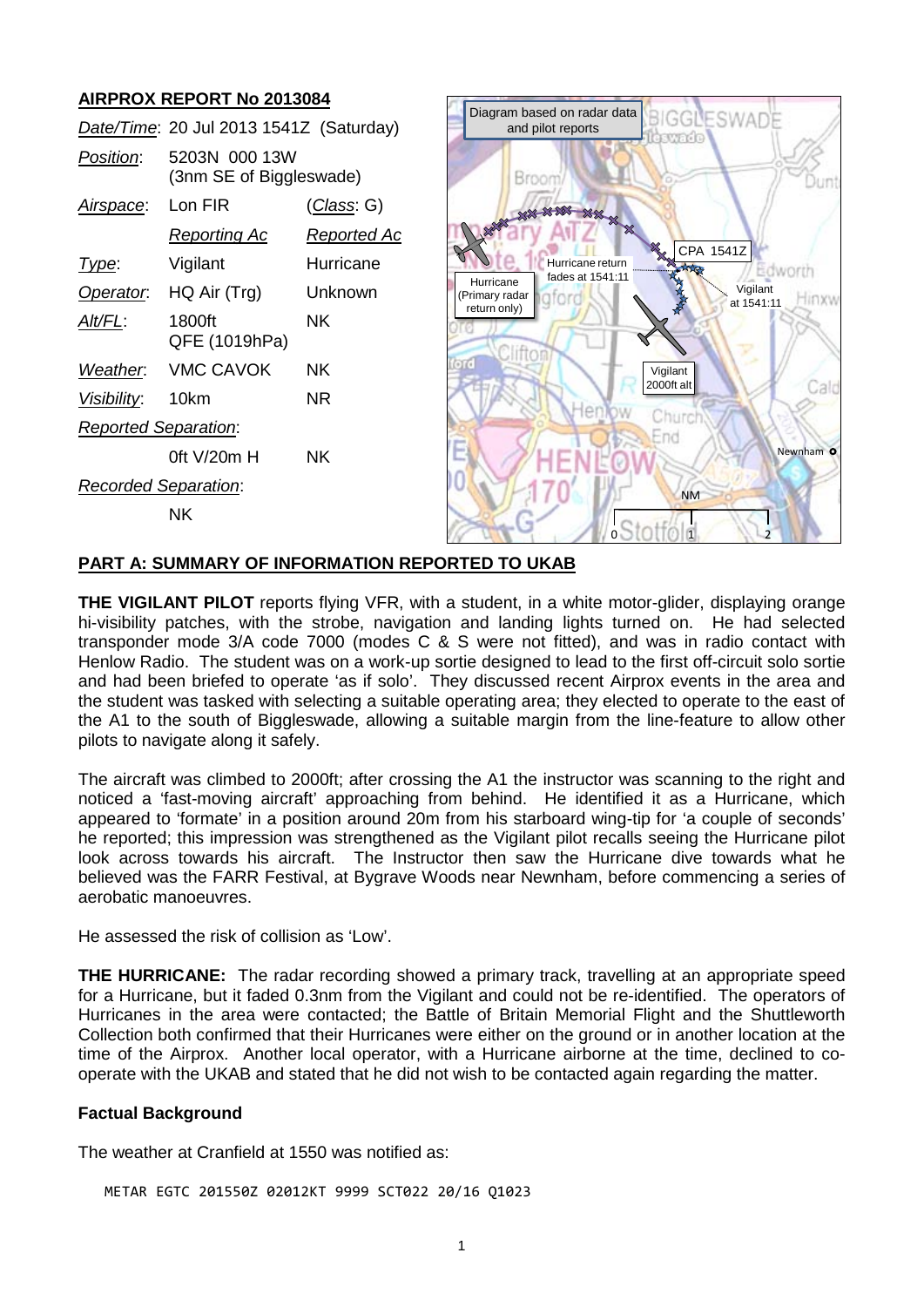### **Analysis and Investigation**

## **UKAB Secretariat**

Analysis of the radar recording shows the Vigilant operating 3nm to the north-east of Henlow, tracking east with no mode C indication available. The aircraft manoeuvres left and right twice, and then crosses the A1 just before the reported time of the Airprox.

A primary radar return appears 3nm to the north of Henlow, moving in a steady right-hand curving turn towards the Vigilant. The return crosses the A1 and then disappears from the recording 0.3nm behind and slightly to the right of the Vigilant's return. Primary returns can then be observed twice, ahead of the Hurricane's track, consistent with its track speed, around 1nm to the north west of Newnham, but cannot be positively correlated with the Hurricane's previous radar returns.

The Vigilant had right of way because it was being overtaken by the Hurricane, which was required to overtake on the right.<sup>[1](#page-1-0)</sup> The Vigilant pilot's report and the radar recording indicate that the Hurricane passed down the right-hand side of the Vigilant. The Hurricane pilot had the responsibility to 'keep out of the way' of the Vigilant until the aircraft were clear of each other.<sup>[2&](#page-1-1)[3](#page-1-2)</sup> The Hurricane's radar return fades 0.3nm from the Vigilant's return with no Mode C information available for either aircraft; given the tracks of the aircraft it is possible that the actual CPA was closer, but the Vigilant pilot's report of 20m H cannot be corroborated by the radar recording.

### **Comments**

### **HQ Air Command**

Without the report from the Hurricane pilot, assessing this Airprox is much more difficult and it is hard to identify what might be done to prevent a recurrence. The Hurricane pilot had the responsibility to avoid the Vigilant under the Rules of the Air and either did not see it or chose to fly close enough to cause concern. For their part, the Vigilant crew appear to have had reasonable situational awareness, sighting the Hurricane as it approached them initially from the outside of their turn and then from behind.

### **Summary**

The Airprox occurred in Class G airspace, 3nm south-east of Biggleswade, between a Vigilant motorglider and a Hurricane, which overtook it. The Vigilant pilot was carrying out an instructional sortie and was flying VFR in VMC without an air traffic service. The Hurricane could not be definitively traced so the views of its pilot could not be included in this analysis.

### **PART B: SUMMARY OF THE BOARD'S DISCUSSIONS**

Information available included a report from the Vigilant pilot and radar recordings.

The Board commented that, despite the unique nature of the aircraft, it was unfortunate that the Hurricane pilot could not be definitively identified. They also commented that it was highly unhelpful that a Hurricane pilot who had been airborne at the time, and who could have been flying in that area, chose not to co-operate with the Board, even to rule himself out of the investigation. Whilst it was still possible to assess the Airprox using the Vigilant pilot's report supported by the radar data, the Board was clear that it would have been much easier to identify lessons and compile a more accurate analysis of the event if a report from the Hurricane pilot concerned had been obtained.

<span id="page-1-2"></span><span id="page-1-1"></span>

<span id="page-1-0"></span><sup>&</sup>lt;sup>1</sup> Rules of the Air 2007, Rule 11, Overtaking, para 1.<br><sup>2</sup> Rules of the Air 2007, Rule 11, Overtaking, para 2.<br><sup>3</sup> Rules of the Air 2007, Rule 8, Avoiding Aerial Collisions, paras 2 & 3.